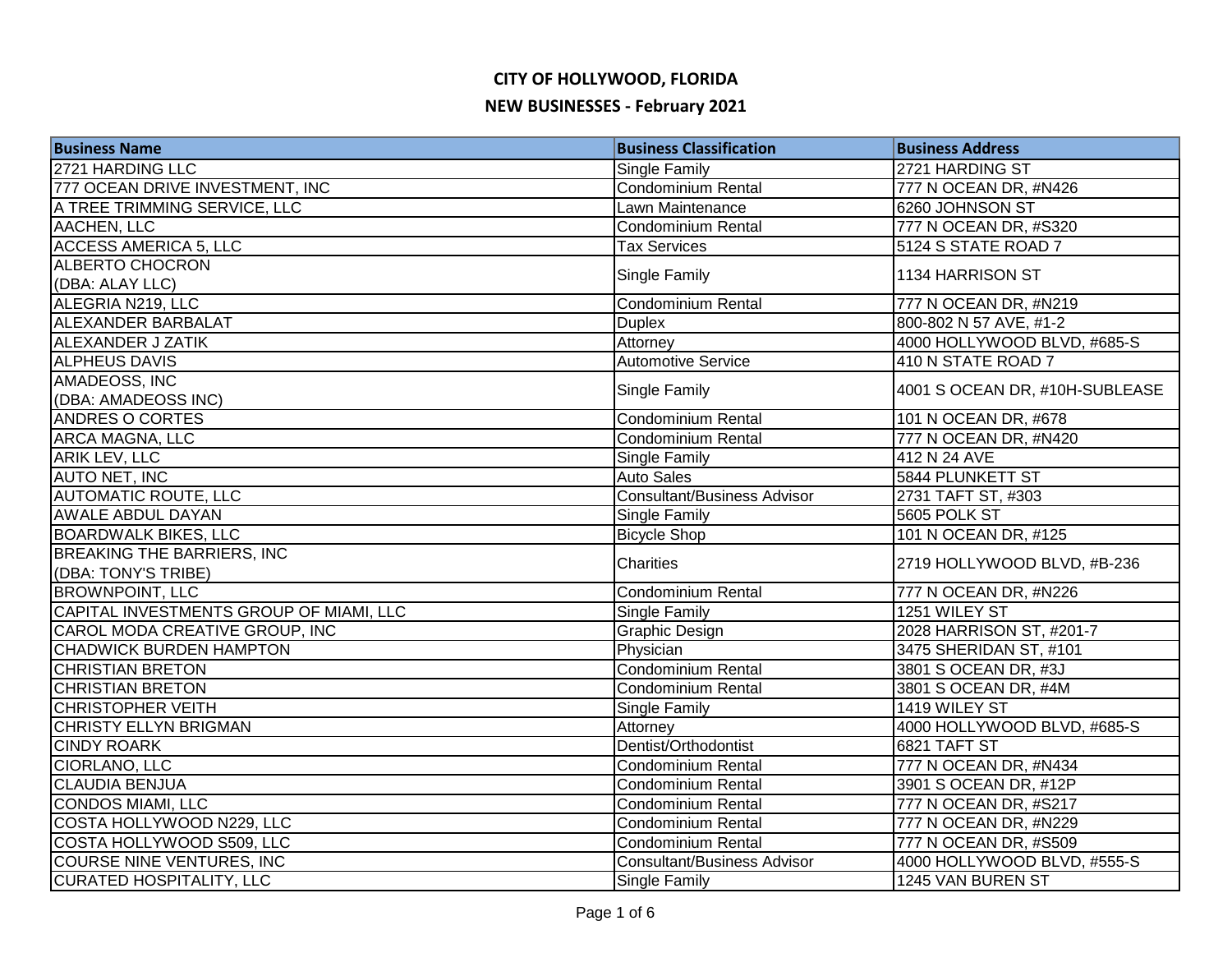| <b>Business Name</b>                        | <b>Business Classification</b> | <b>Business Address</b>       |
|---------------------------------------------|--------------------------------|-------------------------------|
| <b>DARIA SKORY</b>                          | Single Family                  | 1512 WILEY ST                 |
| <b>DAVID BRISTON, MD</b>                    | Physician                      | 1150 N 35 AVE, #490           |
| DAVID J ALTMAN                              | Condominium Rental             | 3801 S OCEAN DR, #14G         |
| DAVID JESSE GERTH, JR                       | Physician                      | 3475 SHERIDAN ST, #101        |
| DERLAND, CORP                               | <b>Condominium Rental</b>      | 777 N OCEAN DR, #N234         |
| <b>DERMADELUXE, LLC</b>                     | Cosmetologists/Facials         | 2 OAKWOOD BLVD. #190, STE #6  |
| (DBA: DERMADELUXE)                          |                                |                               |
| <b>DERMATOLOGY ESTATE, LLC</b>              | <b>Commercial Rental Units</b> | 4700 SHERIDAN ST, BLDG I      |
| <b>DERMATOLOGY ESTATE, LLC</b>              | <b>Commercial Rental Units</b> | 4700 SHERIDAN ST, BLDG J      |
| DHALI FOOD MART, INC                        | Gas/Convenience Store          | 2414 N FEDERAL HWY            |
| <b>DUO SOLI, LLC</b>                        | Condominium Rental             | 777 N OCEAN DR, #N504         |
| <b>EDDISON, LLC</b>                         | Condominium Rental             | 777 N OCEAN DR, #N227         |
| EDWARD P & ELIZABETH ANN LYONS              | <b>Condominium Rental</b>      | 101 N OCEAN DR, #681          |
| EDWIN & MELINDA VALDES                      | <b>Duplex</b>                  | 6291 SHERMAN ST, #1-2         |
| EL TURPIAL, LLC                             | <b>Condominium Rental</b>      | 777 N OCEAN DR, #N521         |
| <b>EMERGENSEA, LLC</b>                      |                                |                               |
| (DBA: BLUE MED CONSULTANTS)                 | <b>Medical Office</b>          | 5450 S STATE ROAD 7, #37, 39  |
| <b>ERIC RAUL VALLADARES</b>                 | Physician                      | 3475 SHERIDAN ST, #101        |
| EVEREST RESTAURANT, LLC                     | Restaurant/Bar                 | 349 JOHNSON ST, #3            |
| FCP GROUP, LLC                              | Single Family                  | 1426 COOLIDGE ST              |
| FCP GROUP, LLC                              | Single Family                  | 1555 HOLLYWOOD BLVD           |
| FCP GROUP, LLC                              |                                |                               |
| (DBA: RELAXPRO LLC)                         | Single Family                  | 1501 S 16 AVE                 |
| FIVE BELOW, INC                             | <b>Retail Store/Stock</b>      | 5161 SHERIDAN ST              |
| (DBA: FIVE BELOW 6134)                      |                                |                               |
| <b>FLOBUS, LLC</b>                          | <b>Condominium Rental</b>      | 3800 S OCEAN DR, #425         |
| FOUR SUNS INTERNATIONAL, LLC                | Condominium Rental             | 777 N OCEAN DR, #N518         |
| FUTURE INVESTORS GROUP, LLC                 | Condominium Rental             | 777 N OCEAN DR, #N213         |
| <b>GAYLE WORKMAN</b>                        | <b>Single Family</b>           | 1179 GARFIELD ST              |
| <b>GERARD F ACLOQUE</b>                     | Physician                      | 5555 HOLLYWOOD BLVD, STE #201 |
| <b>GG INVESTMENTS, LLC</b>                  | <b>Condominium Rental</b>      | 777 N OCEAN DR, #S206         |
| <b>GLADYS VALLADARES</b>                    |                                |                               |
| (DBA: TIS LLC)                              | <b>Condominium Rental</b>      | 1908 N OCEAN DR, #16C         |
| <b>GLAMYSTIC, LLC</b>                       | <b>Beauty Parlor</b>           | 3110 OAKWOOD BLVD             |
| <b>GMA VALET PARKING, INC</b>               | <b>Valet Parking</b>           | 1934 HOLLYWOOD BLVD, UNIT 9   |
| <b>GRAMANZINI BEACH PROPERTIES VII, LLC</b> |                                | 339 HAYES ST, #1-2            |
| (DBA: VAL GAL REAL ESTATE INVESTMETS INC)   | <b>Duplex</b>                  |                               |
| <b>GREEN PINE I, LLC</b>                    | Condominium Rental             | 777 N OCEAN DR, #N221         |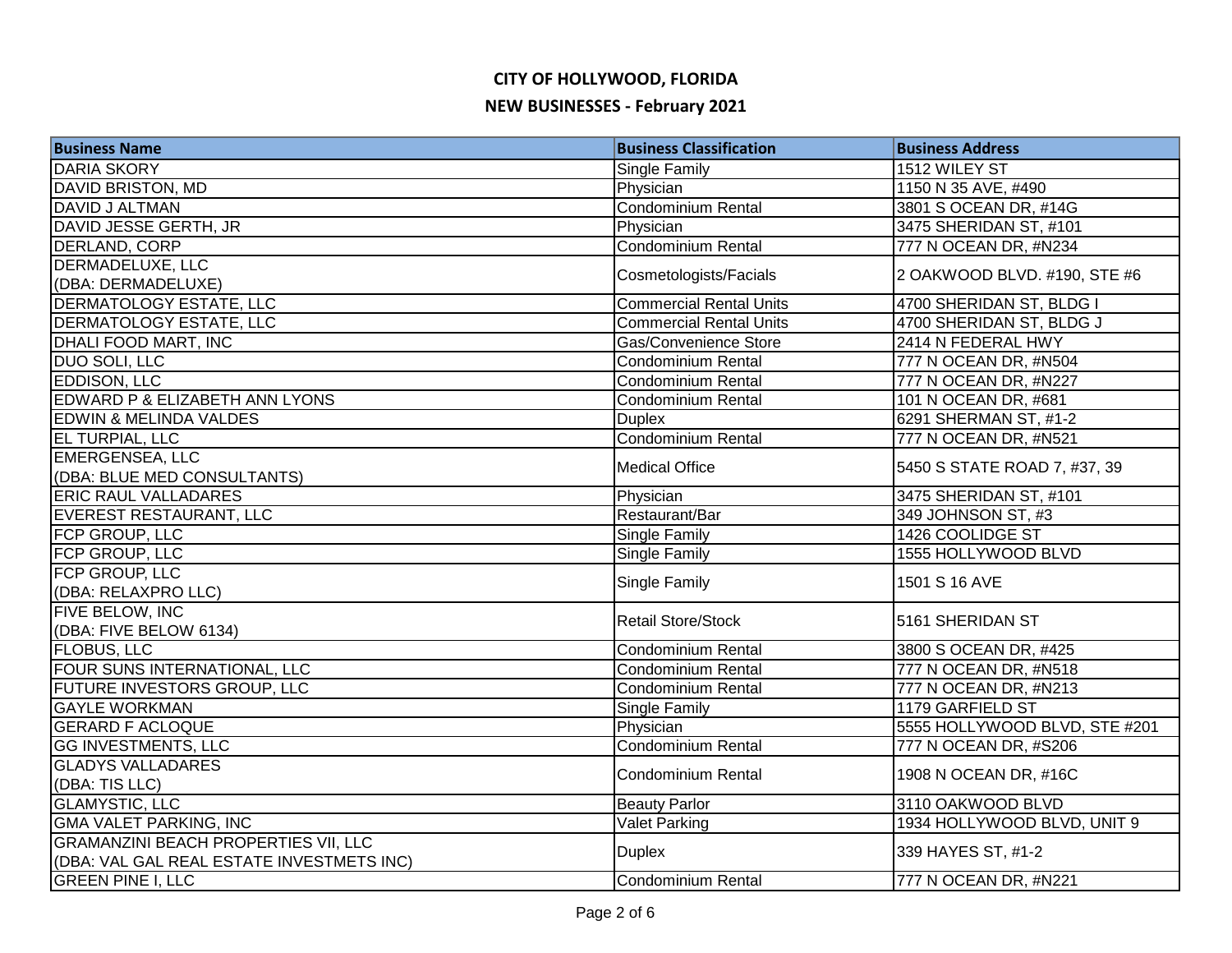| <b>Business Name</b>                 | <b>Business Classification</b>     | <b>Business Address</b>     |
|--------------------------------------|------------------------------------|-----------------------------|
| <b>GREENWORK FLORIDA ESTATE, LLC</b> | Condominium Rental                 | 777 N OCEAN DR, #N210       |
| <b>GRISELL HERNANDEZ</b>             | Single Family                      | 2646 SHERMAN ST             |
| HAIR BOOLE, LLC                      | <b>Beauty Parlor</b>               | 2 OAKWOOD BLVD, #190, #76   |
| HASKI INVESTMENTS, LLC               |                                    | 335 CONNECTICUT ST, #106    |
| (DBA: CARRAHA, KIMBERLY)             | Condominium Rental                 |                             |
| <b>HIDDEN COVE, LLC</b>              | Condominium Rental                 | 3725 S OCEAN DR, #1504      |
| HIGH ROLLER PRIVATE LABEL, LLC       | <b>Distribution Office</b>         | 4091-4095 N 28 WAY          |
| <b>HILLARY B CASSEL</b>              | Attorney                           | 4000 HOLLYWOOD BLVD, #685-S |
| <b>HOLLYWOOD HIDEOUT, LLC</b>        | <b>Condominium Rental</b>          | 1908 N OCEAN DR, #10C       |
| (DBA: HOLLYWOOD HIDEOUT, LLC)        |                                    |                             |
| HOTOLOS HOLLYWOOD, LLC               | Hotel/Motel                        | 2520 STIRLING RD            |
| HYONE, LLC                           | <b>Condominium Rental</b>          | 4010 S OCEAN DR, #R2402     |
| <b>INDIOBUBU, LLC</b>                | <b>Condominium Rental</b>          | 3801 S OCEAN DR, #7C        |
| <b>INVIXIA CONSTRUCTION, LLC</b>     | Contractor/Building                | 1315 GARFIELD ST            |
| <b>ISABEL FIS</b>                    | Single Family                      | 2438 THOMAS ST, 2 BLDGS     |
| JAS SECURITY, INC                    | <b>Consultant/Business Advisor</b> | 327 OAK ST                  |
| JOVAN MUNIZ GONZALEZ                 | Physician                          | 6067 HOLLYWOOD BLVD, #201   |
| <b>KAY ULTIMO</b>                    | Condominium Rental                 | 302 NEW HAMPSHIRE ST, #1AB  |
| <b>KELLBRICK, LLC</b>                | <b>Condominium Rental</b>          | 777 N OCEAN DR, #S310       |
| <b>KENNETH DEITRICK</b>              | Single Family                      | 6871 PERSHING ST            |
| <b>KEVIN D KLAGGE</b>                | Attorney                           | 4000 HOLLYWOOD BLVD, #500N  |
| KILLIAN TACTICAL, LLC                | <b>Internet Sales</b>              | 981 HILLCREST CT, #111      |
| LANDFLEX, CORP                       | Condominium Rental                 | 777 N OCEAN DR, #N235       |
| LES ARTISTES, INC                    | Restaurant/Bar                     | 311 JOHNSON ST              |
| LICK POT SWEET RESTAURANT, LLC       | Small Vendor/Mobile                |                             |
| LOTS-CH, LLC                         | <b>Condominium Rental</b>          | 777 N OCEAN DR, #N409       |
| LRV ONE DESIGN, INC                  | <b>Janitorial Services</b>         | 7171 WILSON ST              |
| <b>MAGGI MITTLEMAN</b>               | Apt Building (3 or more units)     | 5629-5631 FILLMORE ST       |
| MAJULU ZOJO, LLC                     | <b>Condominium Rental</b>          | 4111 S OCEAN DR, #2605      |
| MALCUNA, LLC                         | Condominium Rental                 | 4001 S OCEAN DR, #6C        |
| MARIA DE LA LUZ NIETO                | Physician                          | 3475 SHERIDAN ST, #101      |
| <b>MARIA J BRITO</b>                 | Condominium Rental                 | 1201 S OCEAN DR, #120S      |
| <b>MARIANO VALLE</b>                 | Condominium Rental                 | 2401 S OCEAN DR, #1603      |
| MARKEVON, LLC                        | <b>Condominium Rental</b>          | 4010 S OCEAN DR, #R2105     |
| <b>MARVIN ODUBER</b>                 | Single Family                      | 1351 JACKSON ST             |
| <b>MATTHEW KRONEN</b>                | Single Family                      | 5606 CLEVELAND ST           |
| MAURY ALAN JAYSON                    | Physician                          | 3475 SHERIDAN ST, #101      |
| <b>MAXCOM ADVISORS, LLC</b>          | <b>Condominium Rental</b>          | 777 N OCEAN DR, #S210       |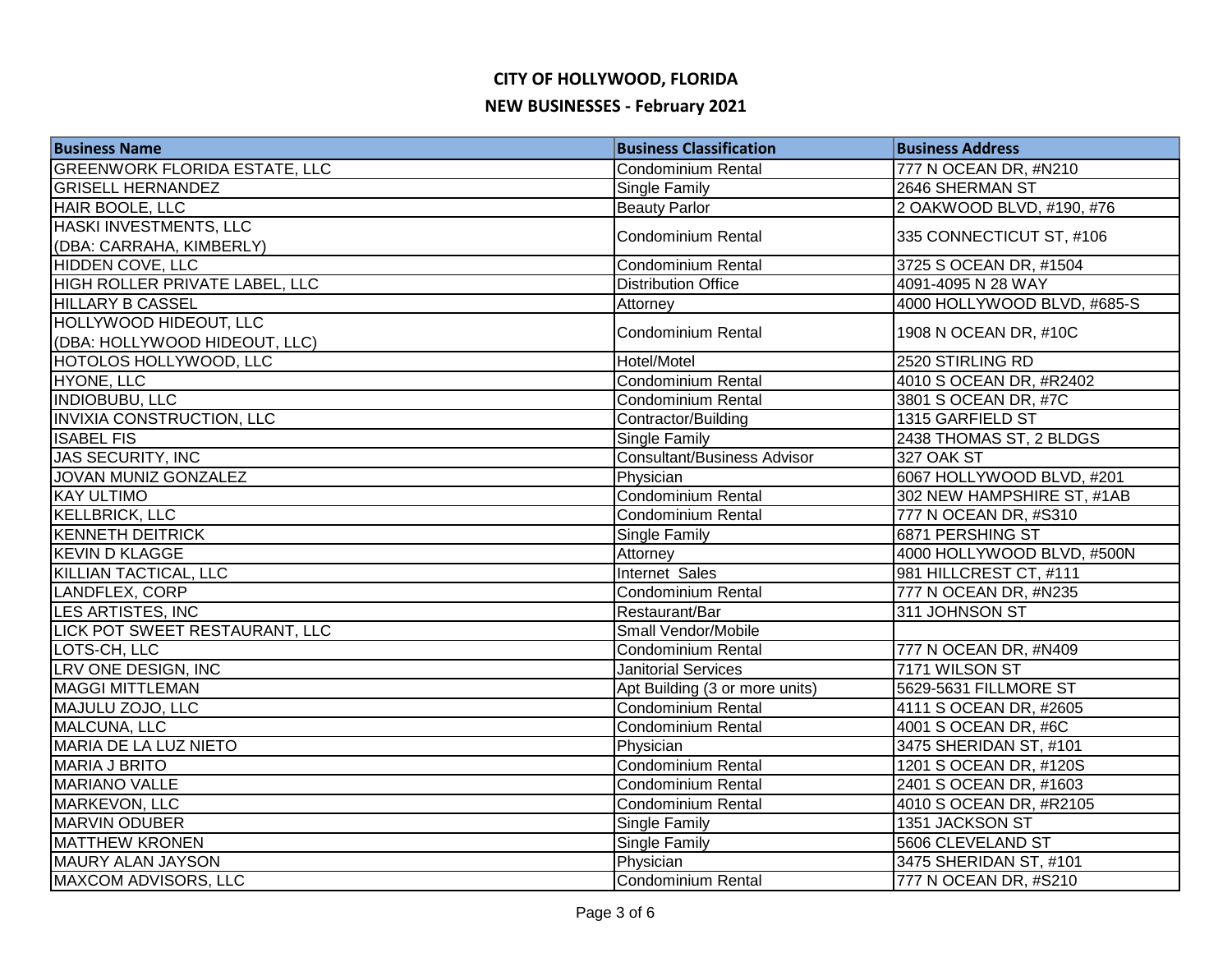| <b>Business Name</b>                      | <b>Business Classification</b> | <b>Business Address</b>       |
|-------------------------------------------|--------------------------------|-------------------------------|
| MAZAL20, LLC                              | Condominium Rental             | 4111 S OCEAN DR, #2505        |
| <b>MB MEDICAL OPERATION, LLC</b>          | <b>Medical Office</b>          | 750 S FEDERAL HWY             |
| MEXMIA, LLC                               | Single Family                  | 5111 ADAMS ST                 |
| MIAMI REAL ESTATE FOR ALL, LLC            |                                |                               |
| (DBA: PANDORA REALTY)                     | <b>Broker/Real Estate</b>      | 304 N CRESCENT DR             |
| <b>MICHAEL ALAN CASSEL</b>                | Attorney                       | 4000 HOLLYWOOD BLVD, #685-S   |
| <b>MICHAEL BARRY NEMEROF</b>              | Attorney                       | 4000 HOLLYWOOD BLVD, #685-S   |
| <b>MICHAEL BENA</b>                       | Apt Building (3 or more units) | 2319 TAYLOR ST, #1-9          |
| <b>MITCHELL B ROSENFELD</b>               | Internet Sales                 |                               |
| (DBA: HOLLYWOOD LAW ENFORCEMENT SALES)    |                                | 1714 N DIXIE HWY              |
| <b>MJC PARTNERS, LLC</b>                  | Restaurant/Bar                 | 2005 HARRISON ST              |
| MOJADITO: PRESSURE WASHING, LLC           | <b>Pressure Cleaning</b>       | <b>7061 PARK ST</b>           |
| MONARCH EQUITY PARTNERS, LLC              | Condominium Rental             | 3901 S OCEAN DR, #7V          |
| MONARCH EQUITY PARTNERS, LLC              | Condominium Rental             | 3801 S OCEAN DR, #15W         |
| <b>MONICA LAPKOFF</b>                     | Condominium Rental             | 1908 N OCEAN DR, #9C          |
| (DBA: LAPKOFF MONICA)                     |                                |                               |
| MORALES CONTRACTING, LLC                  | <b>Janitorial Services</b>     | 7141 CUSTER ST                |
| MYMYND IRREV, TR                          | Condominium Rental             | 4010 S OCEAN DR, #R301        |
| MYMYND IRREV, TR                          | Condominium Rental             | 4010 S OCEAN DR, #R401        |
| NARCISO LINO GOMEZ                        | Physician                      | 3475 SHERIDAN ST, #101        |
| <b>NEEMANA LEWIS</b>                      | <b>Beauty Parlor</b>           | 3251 HOLLYWOOD BLVD,#447, STE |
|                                           |                                | #143                          |
| NES ISYO 1709, LLC                        | Condominium Rental             | 4010 S OCEAN DR, #R1709       |
| NMG MANAGEMENT, LLC                       | Condominium Rental             | 777 N OCEAN DR, #N212         |
| NURIA MARIA LAWSON                        | Physician                      | 3475 SHERIDAN ST, #101        |
| <b>OCEAN LIFE INTERNATIONAL, LLC</b>      | Condominium Rental             | 777 N OCEAN DR, #N433         |
| <b>ONELIO GARCIA, JR</b>                  | Physician                      | 3475 SHERIDAN ST, #101        |
| PABLO HOBERMAN                            | Condominium Rental             | 4001 S OCEAN DR, #11A         |
| (DBA: NEW TOUCH LLC)                      |                                |                               |
| PALM BEAUTY OF FLORIDA, LLC               | <b>Condominium Rental</b>      | 777 N OCEAN DR, #N220         |
| PAMA SECRET, LLC                          | <b>Single Family</b>           | 1446 HOLLYWOOD BLVD           |
| PEDIATRIX MEDICAL GROUP OF FL, INC        | <b>Medical Office</b>          | 1150 N 35 AVE, #490           |
| <b>PNINA AFIF</b>                         | <b>Single Family</b>           | 3911 FARRAGUT ST              |
| PRIME NETWORK GROUND TRANSPORTATION, INC  | Car/Truck Lease/Rental         | 1200 N FEDERAL HWY            |
| <b>PRIME RIBEYE, LLC</b>                  | <b>Duplex</b>                  | 2823-2823R MONROE ST          |
| PURPOSE DRIVEN PROPERTY INVESTMENTS, CORP | Investment                     | 2450 HOLLYWOOD BLVD, #CU405   |
| RANCHO SALVADOR, LLC                      | Condominium Rental             | 4001 S OCEAN DR, #6A          |
| <b>REAL STATE HOPE, LLC</b>               | Condominium Rental             | 777 N OCEAN DR, #N211         |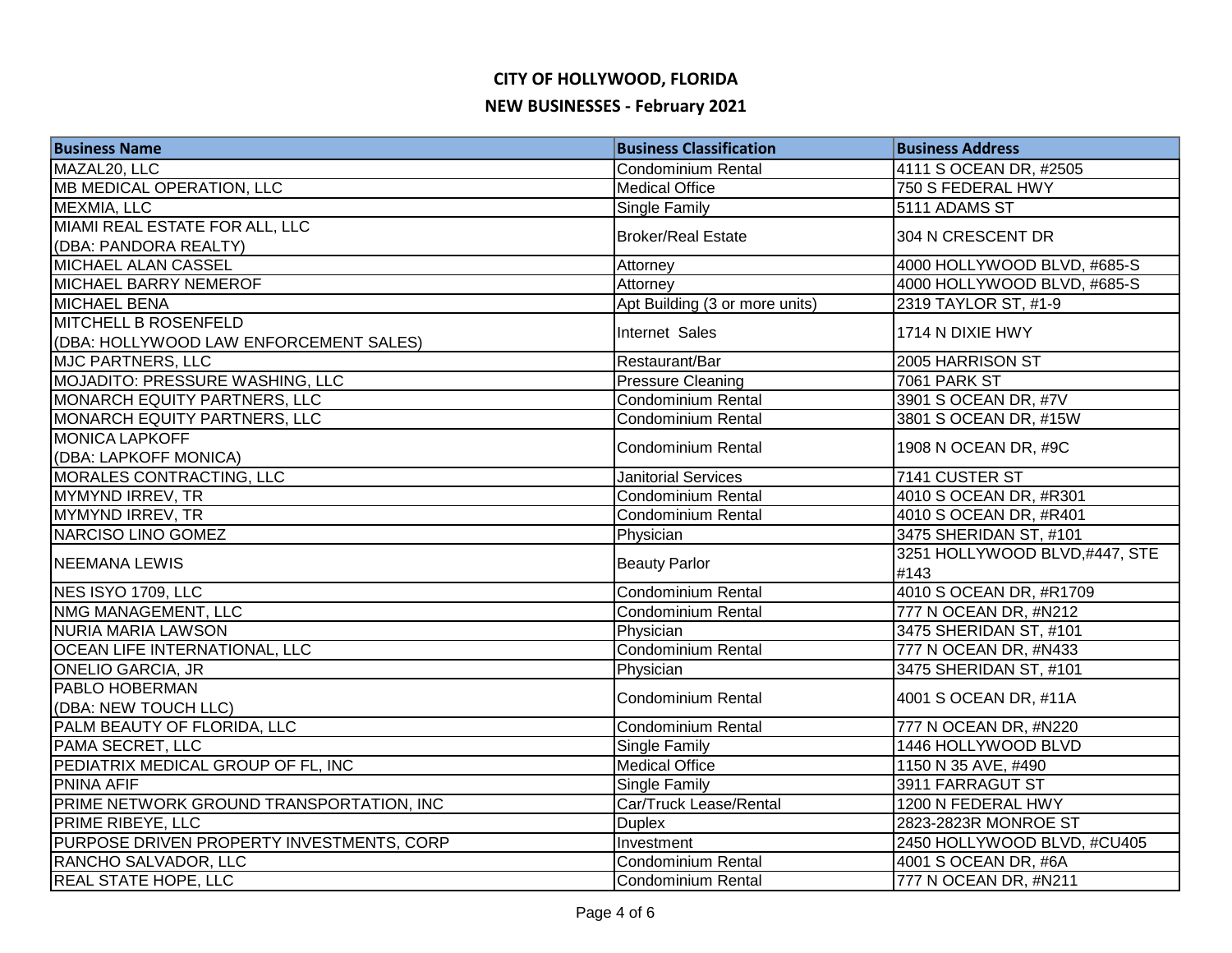| <b>Business Name</b>                  | <b>Business Classification</b>  | <b>Business Address</b>    |
|---------------------------------------|---------------------------------|----------------------------|
| RH INVESTMENT HOLDINGS, LLC           | <b>Single Family</b>            | 1510 S 20 AVE              |
| RH INVESTMENT HOMES, LLC              | <b>Single Family</b>            | 2722 TAYLOR ST             |
| RH INVESTMENT HOMES, LLC              | <b>Single Family</b>            | 1923 FUNSTON ST            |
| RH INVESTMENT PROPERTIES, LLC         | Single Family                   | 315 S 26 AVE               |
| RICHARD TUCKWELL & DOMINYKAS SKUDA    |                                 |                            |
| (DBA: TUCKWELL RICHARD)               | Single Family                   | 3828 N CIRCLE DR           |
| RICHARD'S HOLDING, LLC                | Condominium Rental              | 777 N OCEAN DR, #N215      |
| <b>ROBERT EMMET KENNEY</b>            | Physician                       | 6517 TAFT ST, STE #101     |
| <b>ROBERT M BAKER, PA</b>             | Attorney                        | 3535 S OCEAN DR, #2201     |
| <b>ROSA CRUZ</b>                      | <b>Duplex</b>                   | 5730-5732 LINCOLN ST       |
| <b>ROSA CRUZ</b>                      | <b>Single Family</b>            | 725 COLUMBUS PKWY, 2 BLDGS |
| SAGE DENTAL OF WEST HLWD, PLLC        |                                 |                            |
| (DBA: SAGE DENTAL)                    | <b>Medical Office</b>           | 6821 TAFT ST               |
| <b>SANJAY RAZDAN</b>                  | Physician                       | 3475 SHERIDAN ST, #101     |
| <b>SCOTT L PRITCHETT</b>              | Condominium Rental              | 315 VAN BUREN ST, #208B    |
| <b>SERGEI &amp; MARINA SERGEEV</b>    | Condominium Rental              | 1600 S OCEAN DR, #4F       |
| SH BODY CONTOURING, LLC               | Therapist/Occupational          | 3251 HOLLYWOOD BLVD, #447  |
| <b>SHU KAN CHEUNG</b>                 | <b>Single Family</b>            | 2504 CLEVELAND ST - 2 BLDG |
| SIRONA ENTERPRISE, LLC                | Condominium Rental              | 777 N OCEAN DR, #S215      |
| SPIG, LLC                             | Condominium Rental              | 777 N OCEAN DR, #N423      |
| SPIRIT OF LIFE POWER, INT'L, INC      | Charities                       | 810 N DIXIE HWY            |
| <b>STEVEN &amp; JENNIFER BIBEVSKI</b> | <b>Single Family</b>            | 350 OAK ST                 |
| STORMY ALL BOUT YOU, LLC              | <b>Beauty Parlor</b>            | 2 OAKWOOD BLVD, #190, #46  |
| SUNFLOWER CREMATION, LLC              | <b>Funeral Parlor/Crematory</b> | 2021 TYLER ST              |
| SUNSHINE LIEN OF FLORIDA, LLC         | Office                          | 2750 N 29 AVE              |
| SURF STYLE RETAIL MGMT, INC           | <b>Warehouse Rental</b>         | 4142 N 28 TER              |
| <b>SWEET TEAM, LLC</b>                | Condominium Rental              | 4010 S OCEAN DR, #R807     |
| TIRES 4 ALL, LLC                      |                                 |                            |
| (DBA: TEXAN TIRE)                     | <b>Tire Store</b>               | 5932 FUNSTON ST            |
| TLC DERMAESTHETICS, LLC               | Cosmetologists/Facials          | 3700 WASHINGTON ST, #403   |
| <b>TODD HAMILTON</b>                  | <b>Single Family</b>            | 339 VIRGINIA ST            |
| <b>TREVINE ROSHAN ALBERT</b>          | Physician/Osteopath             | 1940 HARRISON ST, STE 205  |
| <b>TUSAMIRD, LLC</b>                  | <b>Condominium Rental</b>       | 4001 S OCEAN DR, #5B       |
| <b>TUSAMIRD, LLC</b>                  | Condominium Rental              | 4001 S OCEAN DR, #PH5      |
| UNLIMITED TRUST TAX SERVICES, CORP.   | <b>Tax Services</b>             | 2832 STIRLING RD, #C       |
| <b>VALERIE DILUGGO</b>                | <b>Single Family</b>            | 1178 GARFIELD ST           |
| <b>VANESSA L DIAZ</b>                 | Condominium Rental              | 3300 N SURF RD, #18A       |
| <b>VELVET PRODUCTS, LLC</b>           | Internet Sales                  | 1776 POLK ST, #1513        |